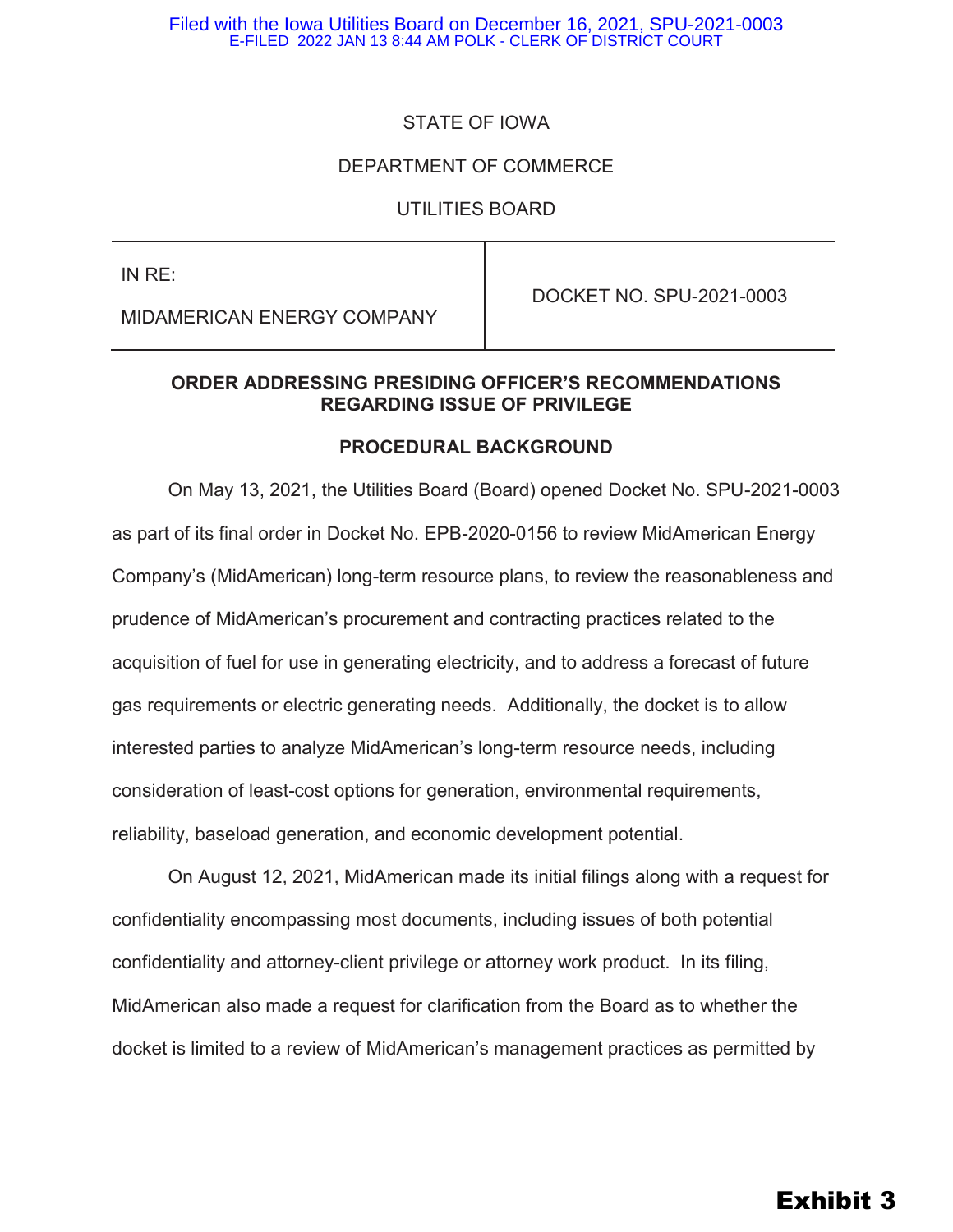#### DOCKET NO. SPU-2021-0003 PAGE 2 Filed with the Iowa Utilities Board on December 16, 2021, SPU-2021-0003 E-FILED 2022 JAN 13 8:44 AM POLK - CLERK OF DISTRICT COURT

Iowa Code § 476.2(4) and thus is an informational docket or if the docket is a contested case proceeding.

 On August 23, 2021, the Iowa Business Energy Coalition (IBEC) filed a petition to intervene, stating that its members could be directly affected by any changes to MidAmerican's generating fleet and IBEC's interests are specific to large industrial customers.

On August 30, 2021, MidAmerican filed a reply to IBEC's petition for intervention, stating that if the docket is for informational purposes only, there is no statutory provision that would permit other groups to participate as parties in this informationgathering process and requesting IBEC's intervention request be denied.

On August 31, 2021, Facebook, Inc., and Google Inc. (Tech Companies) filed a motion to compel production and to extend the response deadline, arguing the Tech Companies are already parties to protective agreements with MidAmerican that require confidentiality and limit the use of information they obtain from MidAmerican. The Tech Companies identify that MidAmerican has refused to provide access to filings in the docket and state that since they have been unable to view the confidential information filed by MidAmerican, they cannot verify the completeness of MidAmerican's response or prepare their response. The Tech Companies request an additional 45 days beyond the September 27, 2021 deadline to file comments or responses to MidAmerican's filings.

On September 2, 2021, IBEC filed a joinder in the motion to compel production and to extend the response date filed by the Tech Companies. Additionally, IBEC filed a reply to MidAmerican's response to IBEC's petition to intervene, noting that the docket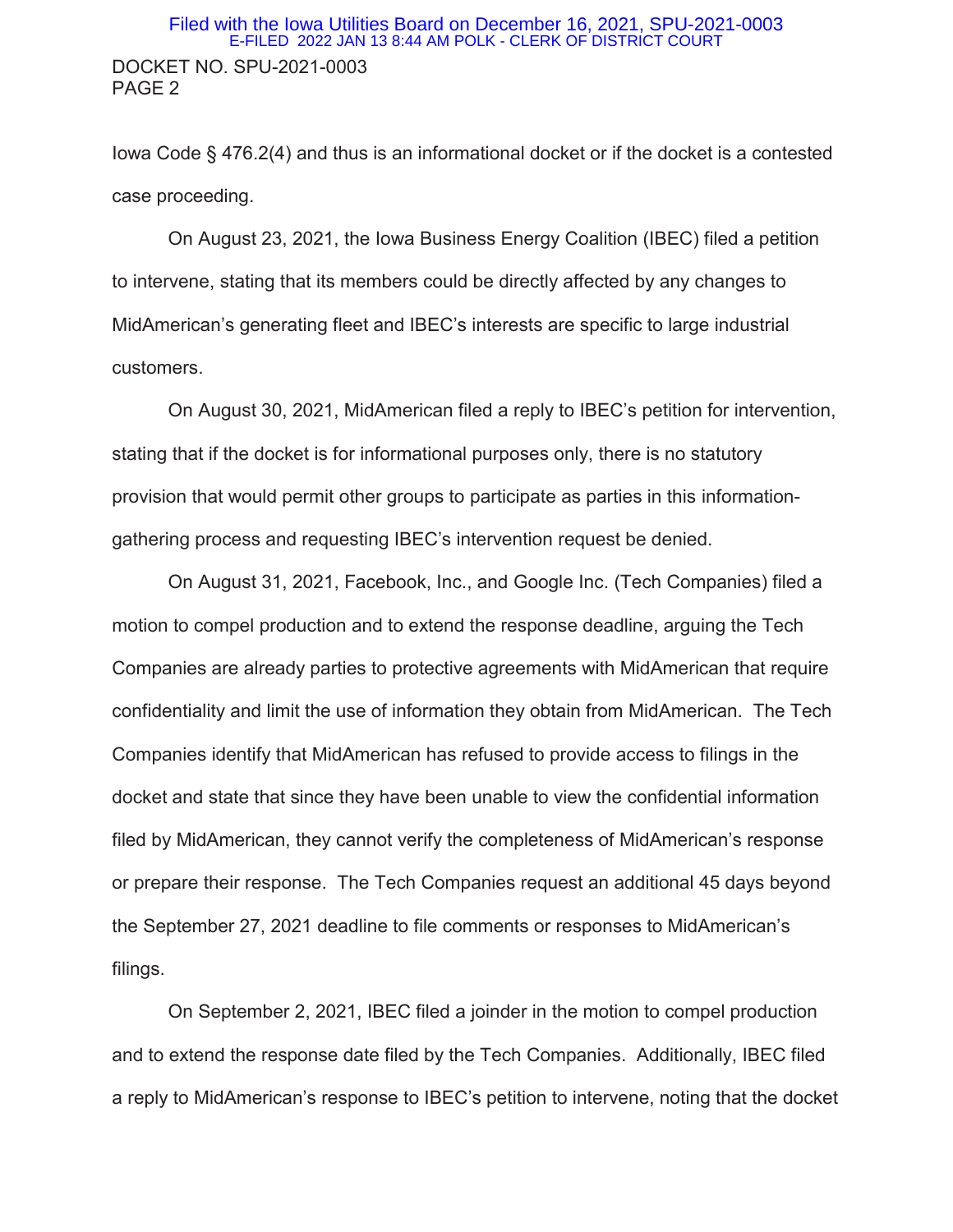#### DOCKET NO. SPU-2021-0003 PAGE 3 Filed with the Iowa Utilities Board on December 16, 2021, SPU-2021-0003 E-FILED 2022 JAN 13 8:44 AM POLK - CLERK OF DISTRICT COURT

was created from the order in Docket No. EPB-2020-0156, in which outside groups were permitted to participate. IBEC argues that since materials are being withheld by MidAmerican despite IBEC's nondisclosure agreement with MidAmerican, a grant of intervention would allow IBEC access to filings and allow for meaningful participation.

Also on September 2, 2021, the Environmental Law & Policy Center (ELPC), Iowa Environmental Council (IEC), and Sierra Club (collectively, Environmental Organizations) filed a motion to compel and extend the response deadline, making the same arguments as the Tech Companies.

On September 3, 2021, the Office of Consumer Advocate (OCA), a division of the Iowa Department of Justice, filed its appearance and response. OCA argues that the proposed settlement agreement in the EPB docket between OCA and MidAmerican would allow parties to the EPB who executed a non-disclosure and confidentiality agreement (NDA) to receive and participate in the discussion of the confidential information filed by MidAmerican in this docket regarding MidAmerican's generating fleet and generation planning process. OCA supports the relief requested by the other participants in the pending motions to compel and the requests for additional time.

On September 14, 2021, MidAmerican filed a resistance to the various motions to compel, stating that MidAmerican views this proceeding as an informational review by the Board and, as such, it is not a contested case proceeding where discovery is available to groups other than the Board and the OCA. MidAmerican argues that Board rules make discovery methods that are available in civil proceedings available in Board contested case proceedings only.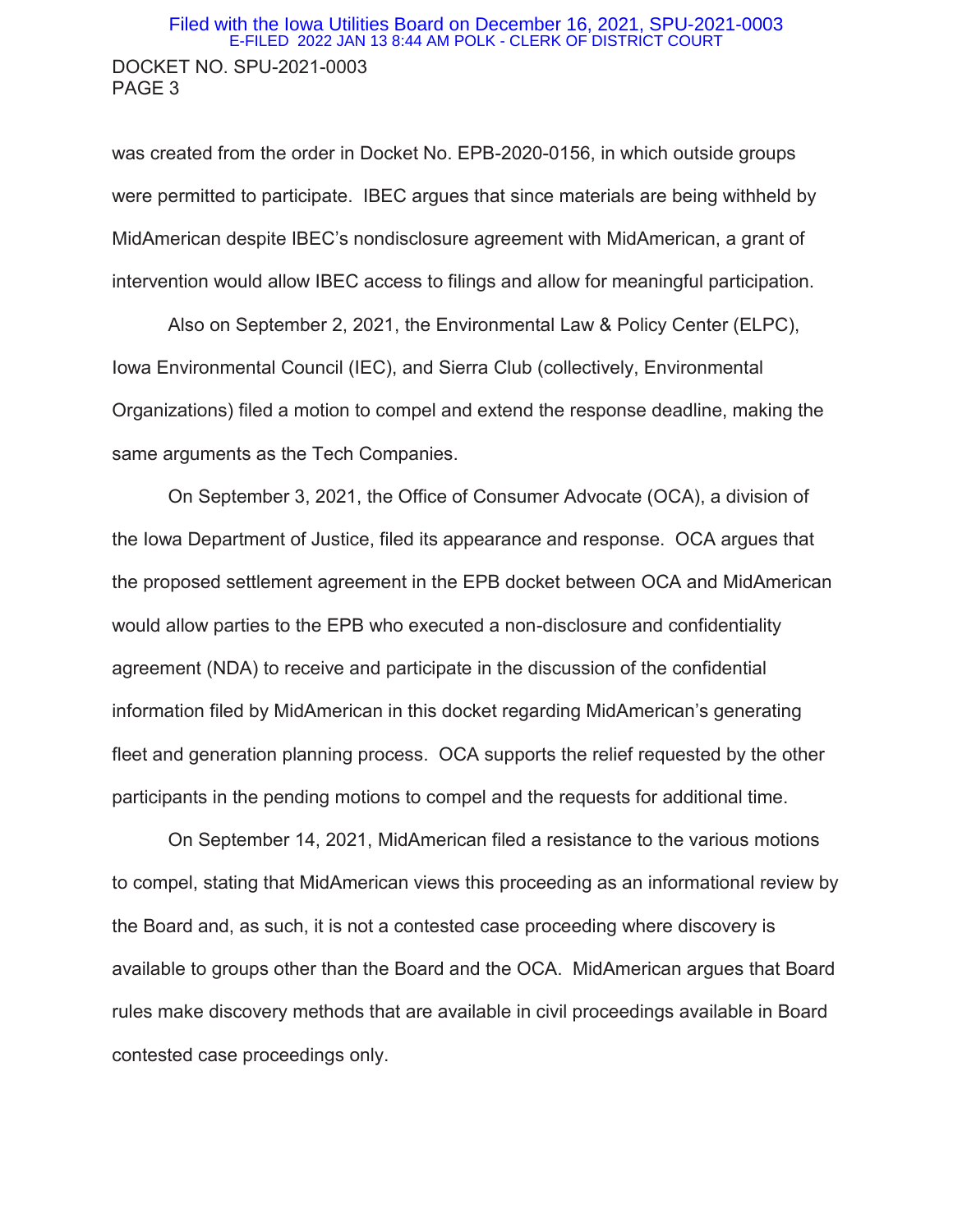#### DOCKET NO. SPU-2021-0003 PAGE 4 Filed with the Iowa Utilities Board on December 16, 2021, SPU-2021-0003 E-FILED 2022 JAN 13 8:44 AM POLK - CLERK OF DISTRICT COURT

On September 17, 2021, the Tech Companies filed a reply to MidAmerican's resistance to motions to compel production, arguing that the docket should be a contested case proceeding; however, if the docket is determined to not be a contested case proceeding, the Tech Companies argue that MidAmerican still would be required to provide the information to the other interested parties pursuant to Board rules at 199 Iowa Administrative Code (IAC) chapter 7, and specifically rule 7.1(1), identifying that chapter 7 applies to contested case proceedings and to other types of agency action without other applicable rules, "unless the Board or presiding officer orders otherwise." Additionally, the Tech Companies argue that Board rules require MidAmerican to serve all filings on all parties, including those that contain confidential information, if confidentiality agreements are executed by the parties, and the docket was created to allow parties in Docket No. EPB-2020-0156 to provide input and comments on the filings in this docket.

On September 24, 2021, the Board issued an order that, among other things, assigned review of the request for confidentiality and the motions to compel to a presiding officer. The September 24, 2021 order stated that the assigned presiding officer would address the claim of attorney-client privilege and attorney work product, in addition to the issue of whether the participants in the docket could view the information claimed to be confidential. The order also deferred the Board's decision on whether IBEC's intervention request will be granted and whether this is a contested case proceeding or an informational docket until after the oral argument hearing and issuance of the corresponding order. The September 24, 2021 order scheduled oral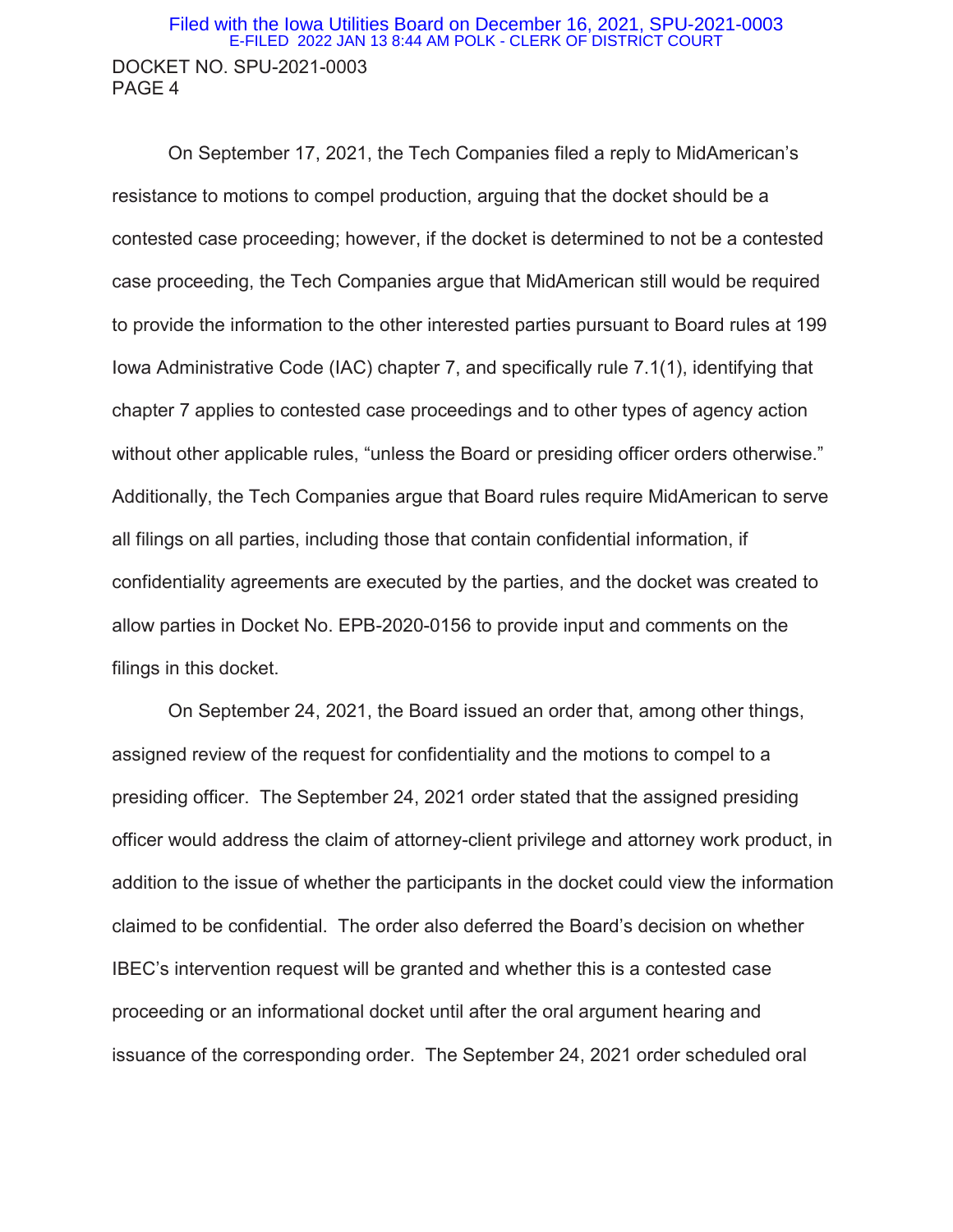#### DOCKET NO. SPU-2021-0003 PAGE 5 Filed with the Iowa Utilities Board on December 16, 2021, SPU-2021-0003 E-FILED 2022 JAN 13 8:44 AM POLK - CLERK OF DISTRICT COURT

argument for MidAmerican and participants to address the issues regarding confidentiality.

The oral argument was held on October 4, 2021. At its conclusion, the presiding officer requested that MidAmerican file the NDAs entered into with the Tech Companies, IBEC, and the Environmental Organizations. In addition, the presiding officer directed that MidAmerican provide to the presiding officer a sealed, paper copy of the documents that are subject to the claims of attorney-client privilege or attorney work product to be reviewed by the presiding officer *in camera*. MidAmerican agreed to provide the information to the presiding officer and to file a privilege log of the documents provided for *in camera* review.

On October 12, 2021, MidAmerican filed a pleading, along with the requested NDAs involving the participants, that included a request that the Board assign an administrative law judge (ALJ) as a special master to review the documents subject to its attorney-client privilege or attorney work product claims. MidAmerican did not provide the documents to the presiding officer or file the corresponding privilege log. On October 20, 2021, the Tech Companies filed a response to MidAmerican's additional information and request for ALJ stating that they take no position regarding MidAmerican's request.

On October 20, 2021, the presiding officer filed his order addressing MidAmerican's request to remove the presiding officer from review of the documents it identified containing privileged information. The presiding officer recommends that the Board remove the presiding officer from reviewing the information for which attorneyclient privilege or attorney work product is claimed, deny MidAmerican's request to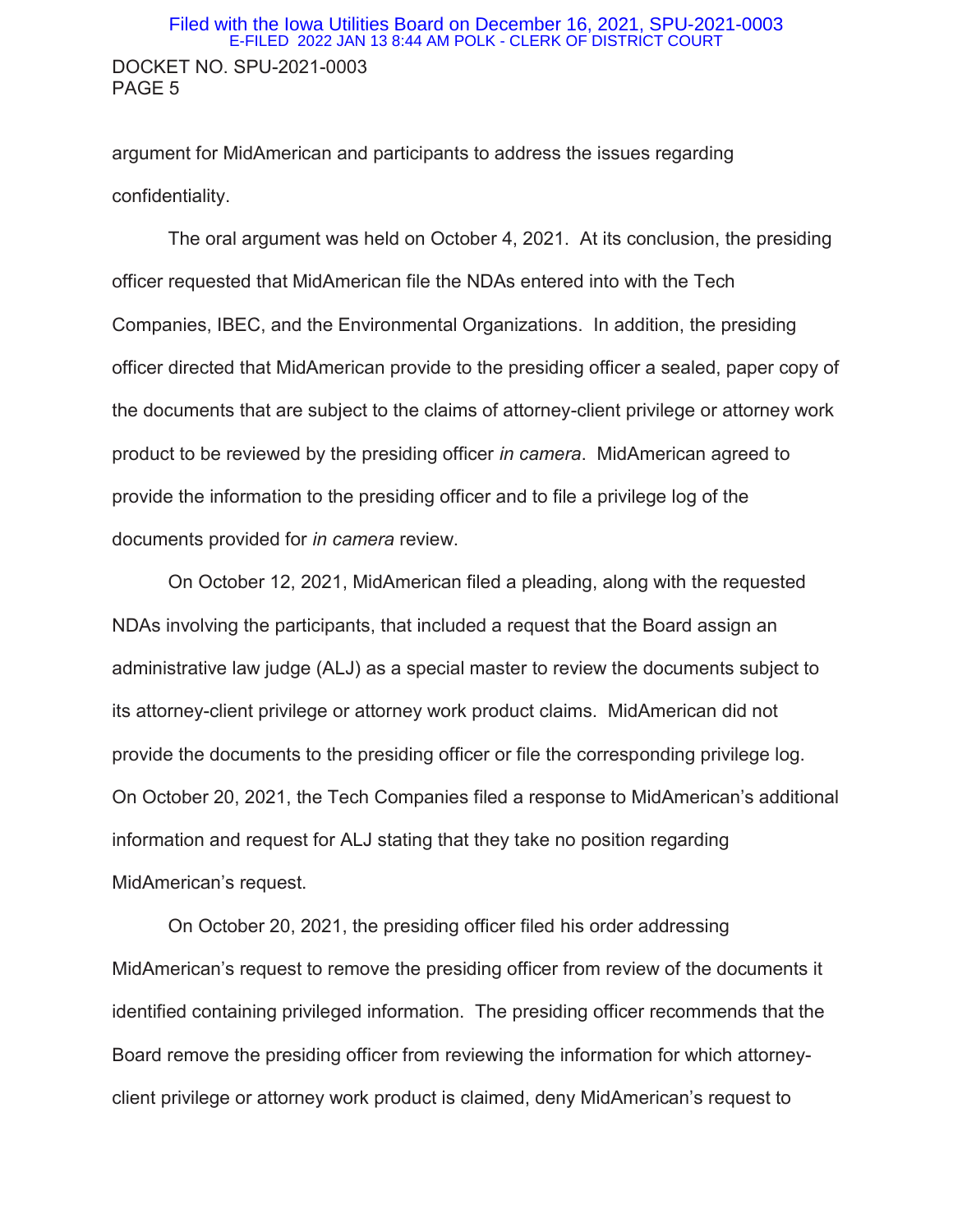#### DOCKET NO. SPU-2021-0003 PAGE 6 Filed with the Iowa Utilities Board on December 16, 2021, SPU-2021-0003 E-FILED 2022 JAN 13 8:44 AM POLK - CLERK OF DISTRICT COURT

appoint an administrative law judge, and issue an order requiring that the information be provided by MidAmerican to the three Utilities Board members for *in camera* review.

On October 29, 2021, MidAmerican filed a response to the presiding officer's recommendation, reiterating its request to appoint an ALJ as special master to evaluate MidAmerican's claim of privilege, stating that MidAmerican was not seeking to remove the presiding officer from other matters beyond those of privilege, and identifying its concern that permitting the Board or a Board employee to review the material would effectively eliminate any attorney-client privilege for rate-regulated utilities. On November 23, 2021, the presiding officer filed his proposed order addressing MidAmerican's request for confidential treatment and the outstanding motions to compel.

#### **BOARD DISCUSSION**

#### **A. Type of Appeal**

The Board's September 24, 2021 order assigned a presiding officer to address MidAmerican's outstanding request for confidential treatment of certain information, the various motions to compel, and its claim of attorney-client privilege and/or attorney work product. Following the October 4, 2021 oral argument, MidAmerican filed a request on October 12, 2021, that the Board assign an ALJ, rather than the presiding officer, to perform the *in camera* review of the documentation MidAmerican identifies as attorneyclient privileged or attorney work product. In the October 20, 2021 order, the presiding officer made specific recommendations to the Board to address MidAmerican's request for an ALJ; the presiding officer did not issue a proposed decision and order.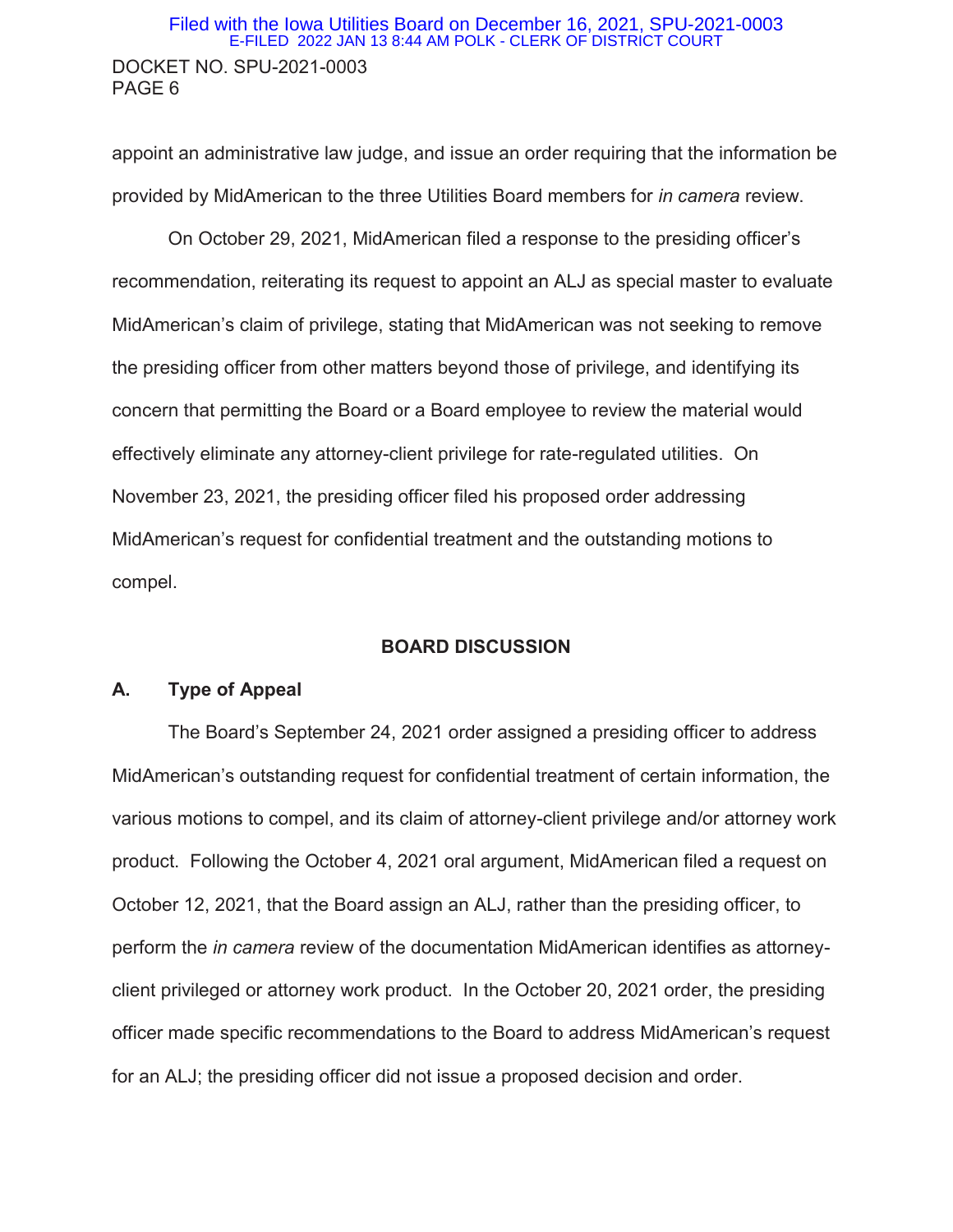#### DOCKET NO. SPU-2021-0003 PAGE 7 Filed with the Iowa Utilities Board on December 16, 2021, SPU-2021-0003 E-FILED 2022 JAN 13 8:44 AM POLK - CLERK OF DISTRICT COURT

If the presiding officer issues a proposed decision and order, an appeal from the proposed decision is required within a 15-day period. 199 IAC 7.26(1), (2). However, in this case, the presiding officer issued an order recommending Board action, not a proposed decision. The Board finds that the presiding officer's order was not a proposed decision and does not require an appeal to be filed within a 15-day period.

However, 199 IAC 7.25 allows any party, as well as the Board, to file a written request to review an interlocutory order of the presiding officer. In determining whether to do so, the Board may consider the extent to which granting the interlocutory appeal would expedite final resolution of the case and the extent to which review of that interlocutory order by the Board at the time it reviews the proposed decision would provide an adequate remedy. Any request for interlocutory review must be filed within ten days of issuance of the challenged order. In this case, MidAmerican filed a response to the presiding officer's recommendation on October 29, 2021. In a section entitled "Legal Standards," MidAmerican identifies the above rule outlining interlocutory appeals. The Board finds that MidAmerican's October 29, 2021 filing is a timely request for interlocutory appeal regarding the presiding officer's October 20, 2021 order.

#### **B. Privileged Claim**

#### **1. MidAmerican's Requests**

At the conclusion of the October 4, 2021 oral argument, MidAmerican agreed to hand-deliver to the presiding officer copies of those documents MidAmerican identified as attorney-client privileged or attorney work product, a privilege log, and the various NDAs it had with other docket participants. MidAmerican filed a pleading on October 12, 2021, along with attachments of the requested NDAs; MidAmerican did not provide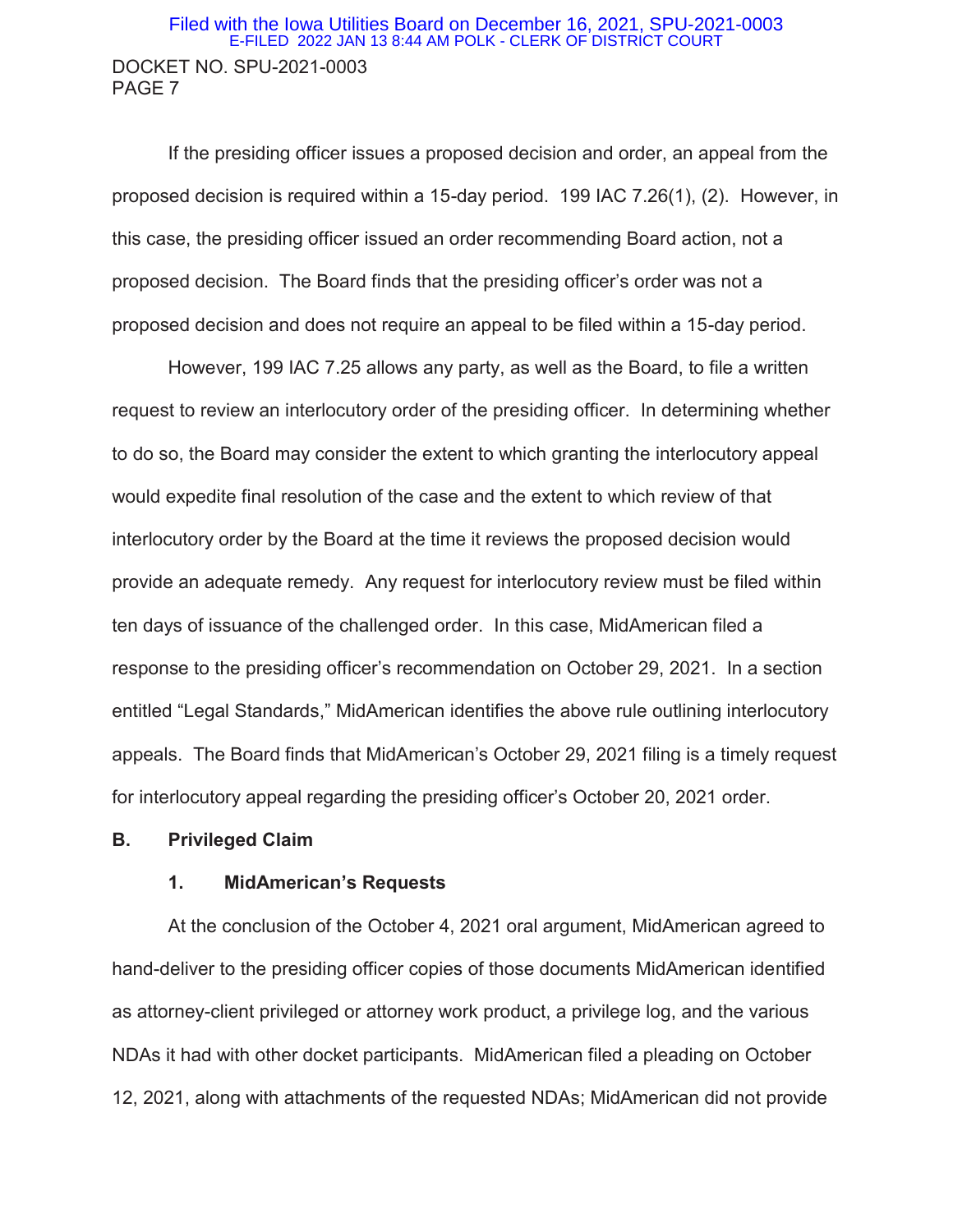#### DOCKET NO. SPU-2021-0003 PAGE 8 Filed with the Iowa Utilities Board on December 16, 2021, SPU-2021-0003 E-FILED 2022 JAN 13 8:44 AM POLK - CLERK OF DISTRICT COURT

the documents to the presiding officer or file the corresponding privilege log. Instead, MidAmerican requests the Board appoint an ALJ as a special master to review the purported privileged materials, stating that an ALJ will be able to make a fair privilege determination, will not have the same legal and ethical obligations to the Board as the presiding officer, and will be sufficiently removed to avoid any conflict of interest.

In its October 29, 2021 filing, MidAmerican states that it does not seek to disqualify the presiding officer from considering other issues in the docket; MidAmerican only seeks to remove the presiding officer from the process of determining whether the documentation it identifies is privileged. MidAmerican argues that the determination should be made by a person not employed or affiliated with the Board since the Board is the entity requesting the information. MidAmerican identifies legal support for its request as: 1) lowa Code  $\S$  17A.11(1)(a) that permits a party to "request that the presiding officer be an administrative law judge assigned by the division of administrative hearings;" 2) Iowa Code § 17A.11(3)-(6) that address a request to disqualify a presiding officer in a contested case proceeding; and 3) Iowa Rules of Civil Procedure 1.602(2)(f) and 1.935, which permit the courts to appoint a master "on a showing of exceptional conditions requiring" an appointment of a master.

To support MidAmerican's request that an ALJ to be appointed as a special master to review the privileged documents, MidAmerican argues that it is required because the presiding officer is an attorney with the Board, the Board is the presiding officer's client, and the presiding officer's legal and ethical obligations are to the Board, which creates an inherent conflict of interest. MidAmerican further argues that it is improper for the party requesting the information, in this case the Board, to also judge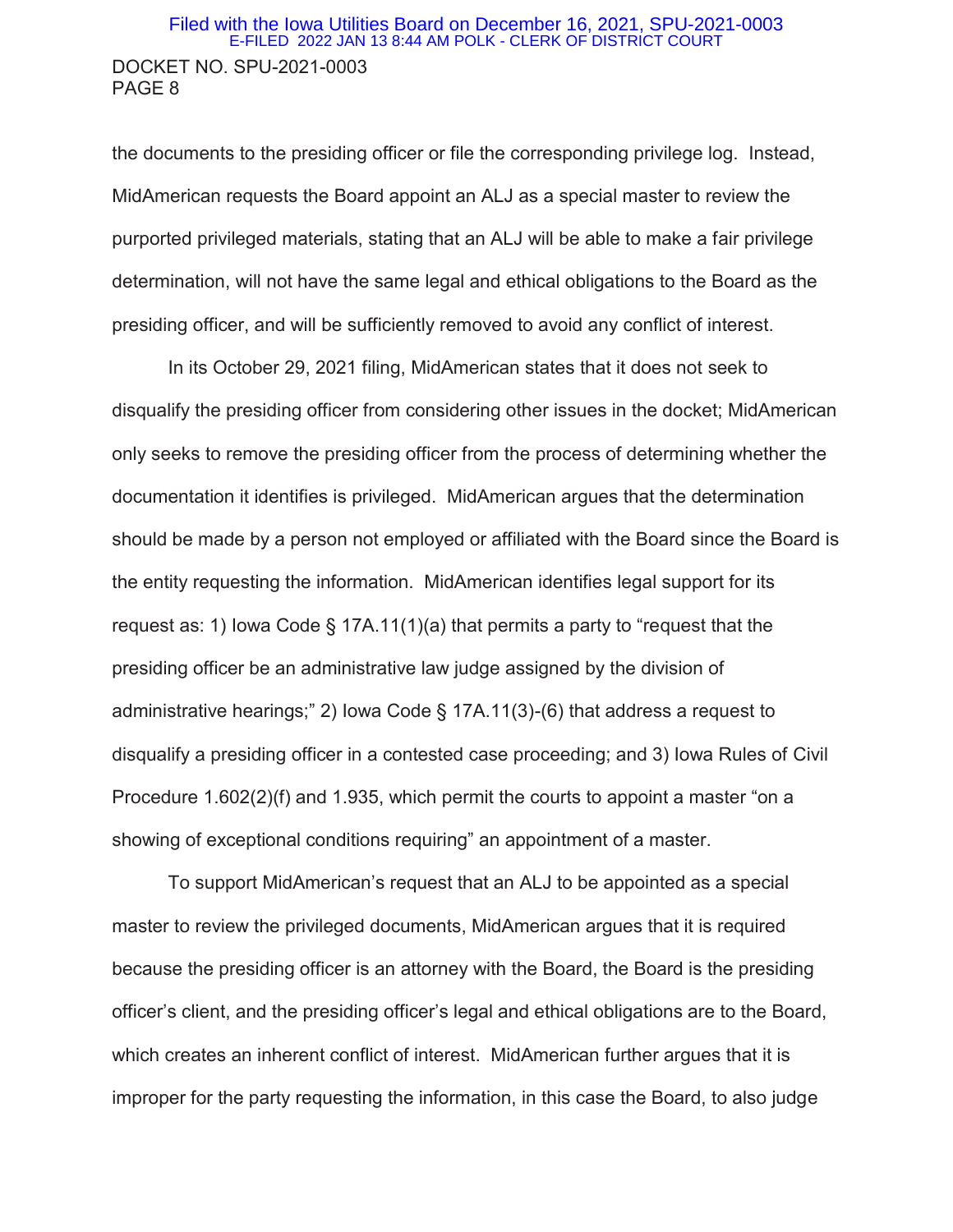#### DOCKET NO. SPU-2021-0003 PAGE 9 Filed with the Iowa Utilities Board on December 16, 2021, SPU-2021-0003 E-FILED 2022 JAN 13 8:44 AM POLK - CLERK OF DISTRICT COURT

the validity of a privilege claim. MidAmerican states that if the Board reviews the documents, then utilities cannot meaningfully avail themselves of attorney-client privilege or attorney work product. MidAmerican states that even if the presiding officer, who is an employee of the Board, determines MidAmerican's privilege claim is legitimate, the information has ultimately been revealed to the Board. Finally, MidAmerican distinguishes between confidential materials, those materials that can be compelled by state agencies and must be kept confidential from disclosure to the public through open records requests, and privileged materials, those materials that are protected from disclosure and discovery entirely due to the privilege component so as to encourage candid communications between the parties to those relationships.

#### **2. Presiding Officer's Analysis and Recommendations**

In his October 20, 2021 order, the presiding officer identifies numerous, applicable Iowa Code provisions as well as administrative statutes and rules describing the role of the ALJ or presiding officer, disqualification grounds and procedures, and the judicial conduct code of ethics applicable to ALJs and presiding officers. The presiding officer then examines the Iowa Rules of Civil Procedure that detail an option for the court to appoint a master when "exceptional conditions" exist.

The presiding officer interprets MidAmerican's filing as a request for disqualification given MidAmerican's request for his removal and replacement with an ALJ. The presiding officer does not find that disqualification is necessary because Iowa Code § 17A.11(1)(b) provides that a presiding officer can be employed by and officed at the Board and is governed by the code of administrative judicial conduct.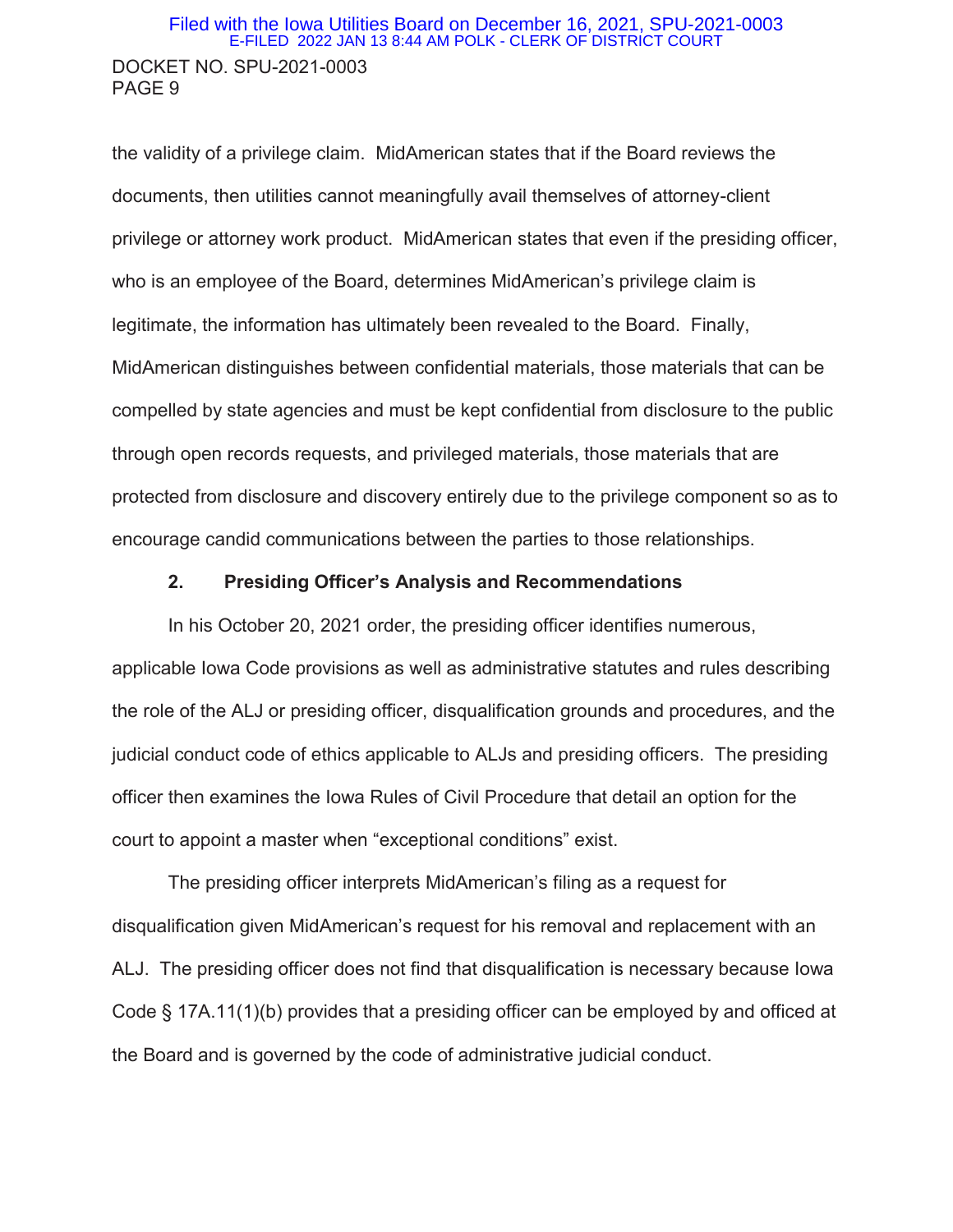#### DOCKET NO. SPU-2021-0003 PAGE 10 Filed with the Iowa Utilities Board on December 16, 2021, SPU-2021-0003 E-FILED 2022 JAN 13 8:44 AM POLK - CLERK OF DISTRICT COURT

The presiding officer notes that Iowa Code § 17A.15(3) requires that a proposed decision issued by a presiding officer or ALJ is to be appealed to the Board either by a party or by the Board on its own motion. There are no provisions in chapter 17A or in the rules of the Administrative Hearing Division that eliminate the right of parties, or the Board on its own motion, to have someone other than the Board review the proposed decision. The presiding officer notes that MidAmerican failed to provide any procedure to remove the Board from reviewing the appeal and corresponding claimed privilege materials.

The presiding officer wrote that although the Iowa Rules of Civil Procedure provide that a court may appoint a master in "extraordinary conditions" and that the parties may stipulate the findings to be final, there are no similar provisions in Iowa Code chapter 17A for appointment of a master as an ALJ or presiding officer, and MidAmerican has not presented a stipulation by the parties for a master's decision to be final. The presiding officer opined that if MidAmerican believes neither a presiding officer employed by the Board nor Board members should make the privilege determination, MidAmerican's only option is to take the issue to the district court and have a judge, or a master appointed by a judge, review the documents to determine if MidAmerican's privilege claim is justified.

In his October 20, 2021 order, the presiding officer recommends that the Board consider removing the presiding officer from reviewing the information for which attorney-client privilege or attorney work product is claimed, deny MidAmerican's request to appoint an administrative law judge, and issue an order requiring that the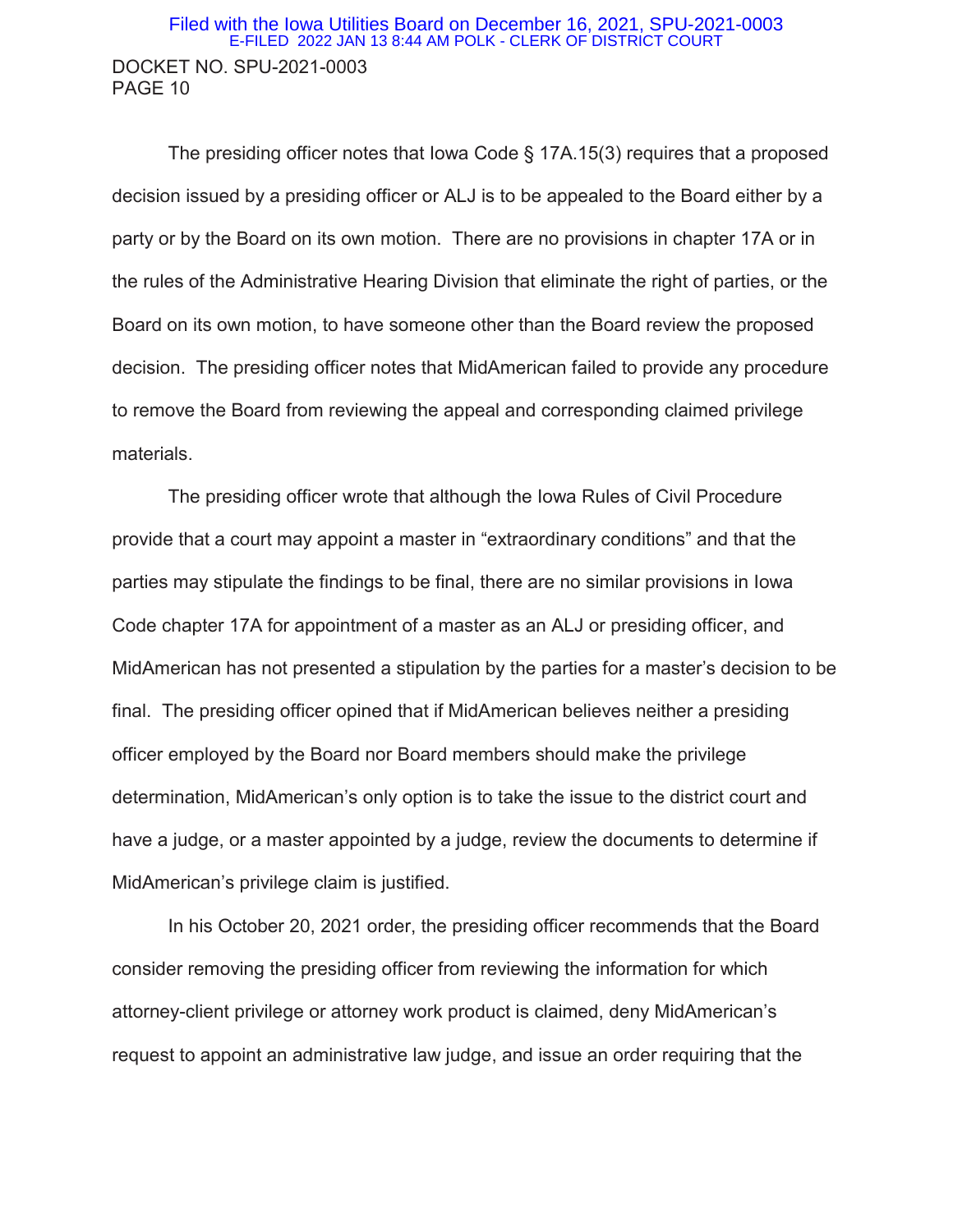information be provided by MidAmerican to the three Utilities Board members for *in camera* review.

# **3. Board Analysis**

In its October 29, 2021 filing, MidAmerican identifies that it is claiming privilege over three documents that were prepared at the request of MidAmerican's general counsel. Since no privilege log has been filed, no further information is available. MidAmerican's arguments are addressed below.

# *a. Disqualification of Board Employee as Presiding Officer*

MidAmerican's October 29, 2021 filing states that it is not requesting the designated presiding officer be disqualified from all outstanding matters; MidAmerican requests the presiding officer be removed from the review process determining whether the documentation it identifies is privileged. On November 23, 2021, the presiding officer issued his proposed order addressing the other issues the Board assigned to him, namely MidAmerican's request for confidential treatment and the outstanding motions to compel. As such, the Board need not address the disqualification issue beyond MidAmerican's privilege request. In his October 20, 2021 order, the presiding officer does not find that disqualification is required or appropriate in this matter.

The Board agrees with the presiding officer. Explicit statutory authority allows the Board to assign one of its employees as presiding officer and it properly did so pursuant to Iowa Code § 17A.11(1)(b). Although the code section also authorizes an agency to designate an ALJ assigned by the Division of Administrative Hearings as a presiding officer, that ALJ, as well as the current presiding officer, are governed by the judicial conduct code of ethics set forth in 481 Iowa Administrative Code chapter 15.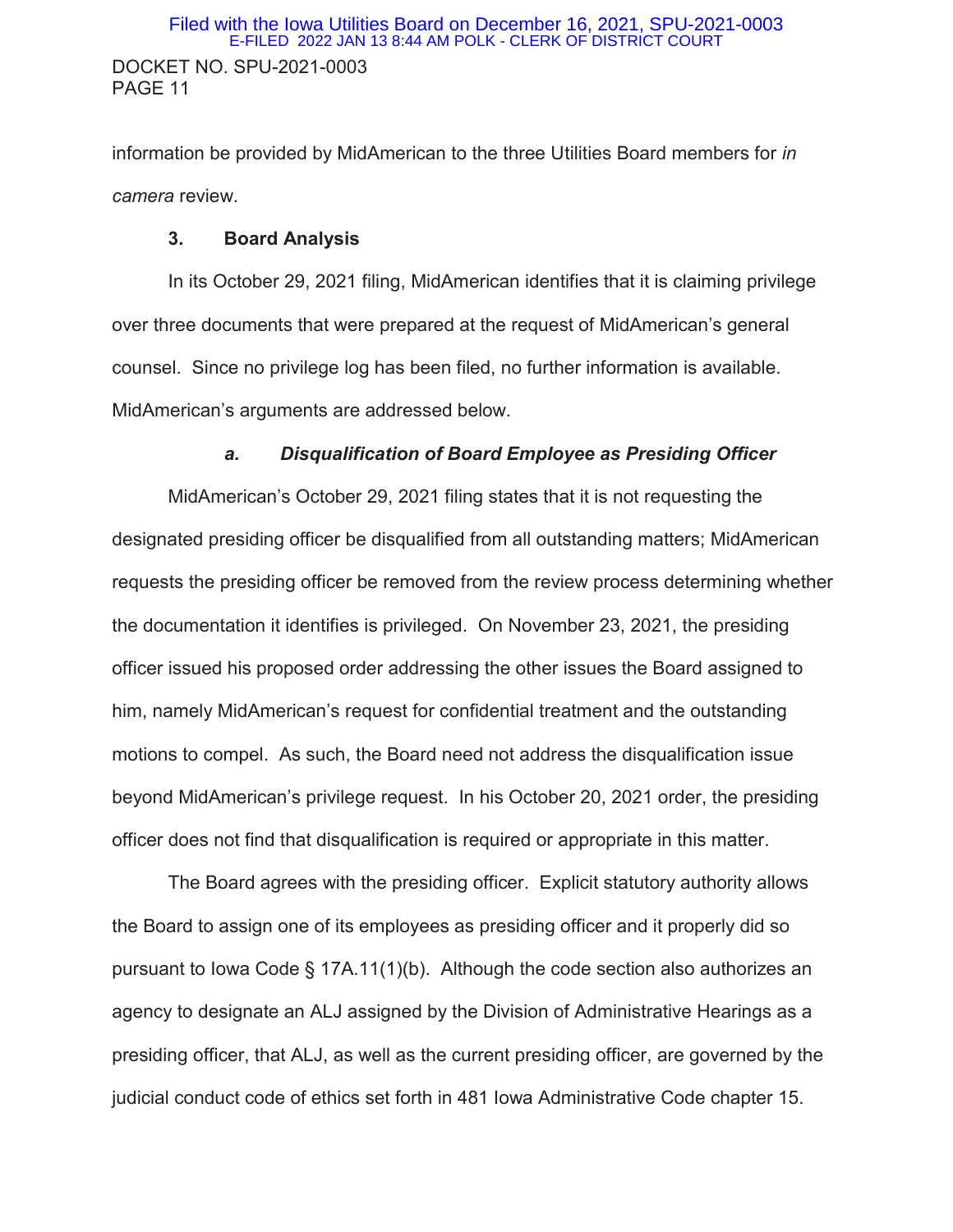MidAmerican did not adequately explain why the judicial conduct code of ethics could not sufficiently address its concerns given the statute authorizes the appointment of a Board employee. MidAmerican's argument for disqualification of the presiding officer to review the privileged material based upon his employment with the Board will be rejected.

#### *b. Master Designation*

MidAmerican requests the Board appoint an ALJ as a special master. The presiding officer wrote that an ALJ from another agency appointed as a special master will still issue the same type of ruling a presiding officer issues: a proposed decision. A proposed decision is reviewable by the Board on appeal, or on the Board's own motion.

The presiding officer is correct. MidAmerican's request that the Board assign an outside ALJ as a special master to perform the *in camera* review of the documents identified as privileged is without merit, especially given that an appeal from either an agency's presiding officer or an outside ALJ must come to the Board for its review and consideration.

The presiding officer also correctly notes that MidAmerican does not present a procedure for avoiding Board review. The Iowa Rules of Civil Procedure provide that a court may appoint a master in "extraordinary conditions." If a master is appointed by a court, parties may stipulate that the master's findings are final, and accordingly can only be reviewed on questions of law. Iowa R. Civ. P. 1.935, 1.942. Iowa Code chapter 17A detailing the roles of ALJs and presiding officers does not contain a master option. Even if a master option existed in chapter 17A, MidAmerican has not presented a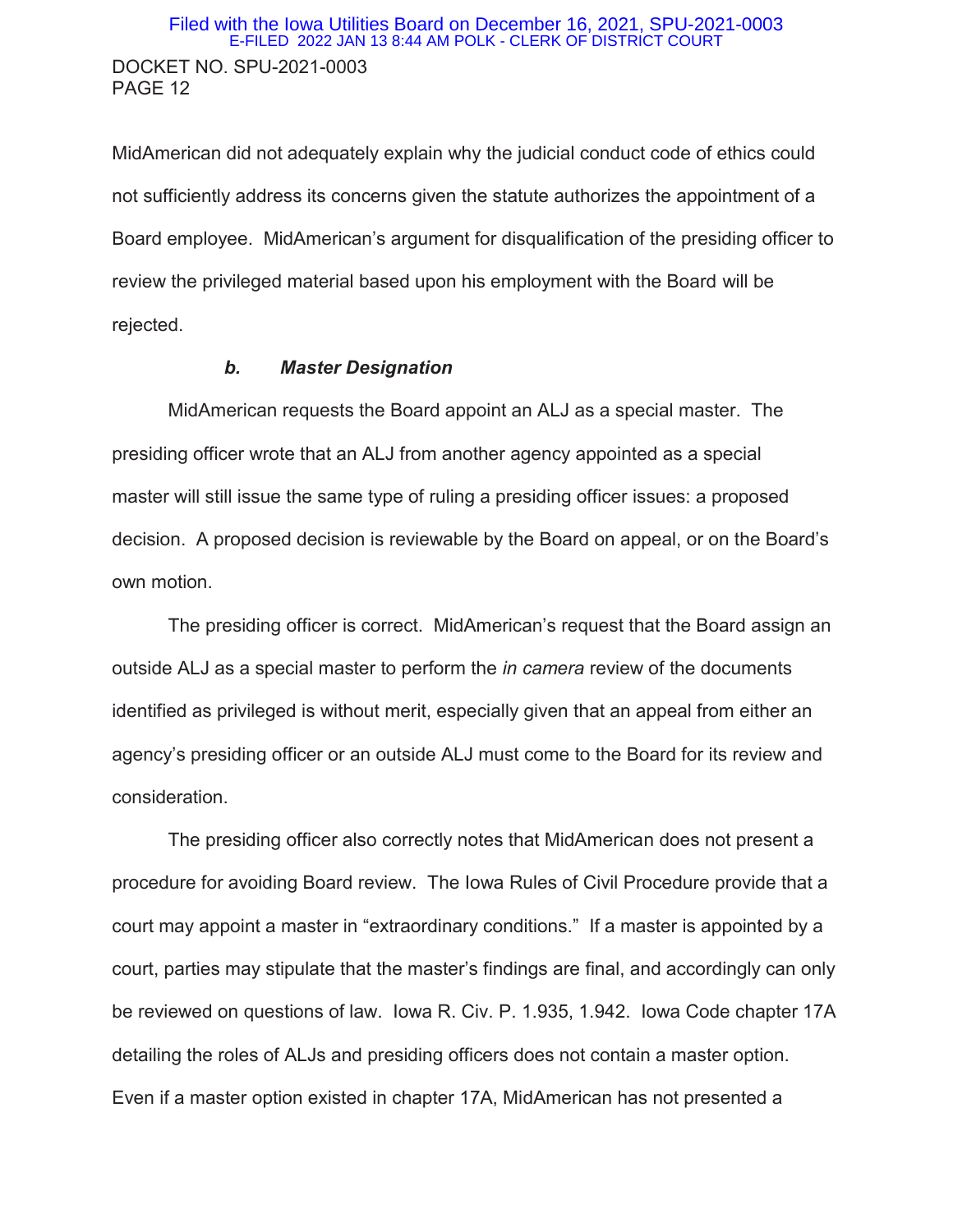#### DOCKET NO. SPU-2021-0003 PAGE 13 Filed with the Iowa Utilities Board on December 16, 2021, SPU-2021-0003 E-FILED 2022 JAN 13 8:44 AM POLK - CLERK OF DISTRICT COURT

stipulation by the parties for a master's decision to be final that would prevent review by the Board. MidAmerican's October 29, 2021 filing provides no agency precedent for an agency to designate an ALJ as a special master and cites only to criminal cases to support its special master argument. MidAmerican's request to appoint a special master to review the asserted privileged material will be denied.

#### *c. Presiding Officer, ALJ, or the Board*

MidAmerican requests that the presiding officer be removed from review of the privilege documents and replaced with an ALJ from the Iowa Department of Inspections and Appeals to perform the *in camera* review.<sup>1</sup> The presiding officer recommends the Board remove him from reviewing the documentation containing the identified privileged information and have MidAmerican submit it directly for the Board for its *in camera* review.

MidAmerican acknowledges that it had no concerns about the selection of the presiding officer and his competency to complete the *in camera* review, but rather its concerns arise from the Board requesting the information and its employee making the privilege determination. The presiding officer, who is an employee officed within the agency, concludes that he could perform the *in camera* review of the claimed privileged documentation since any knowledge learned from the documents would be governed by the judicial conduct code of ethics.

 $\overline{a}$ 

 $1$  The Board does not make a distinction between a presiding officer and an ALJ. As such, the Board concludes that MidAmerican's request is for an assignment of an ALJ employed by the administrative hearings division of the Iowa Department of Inspections and Appeals.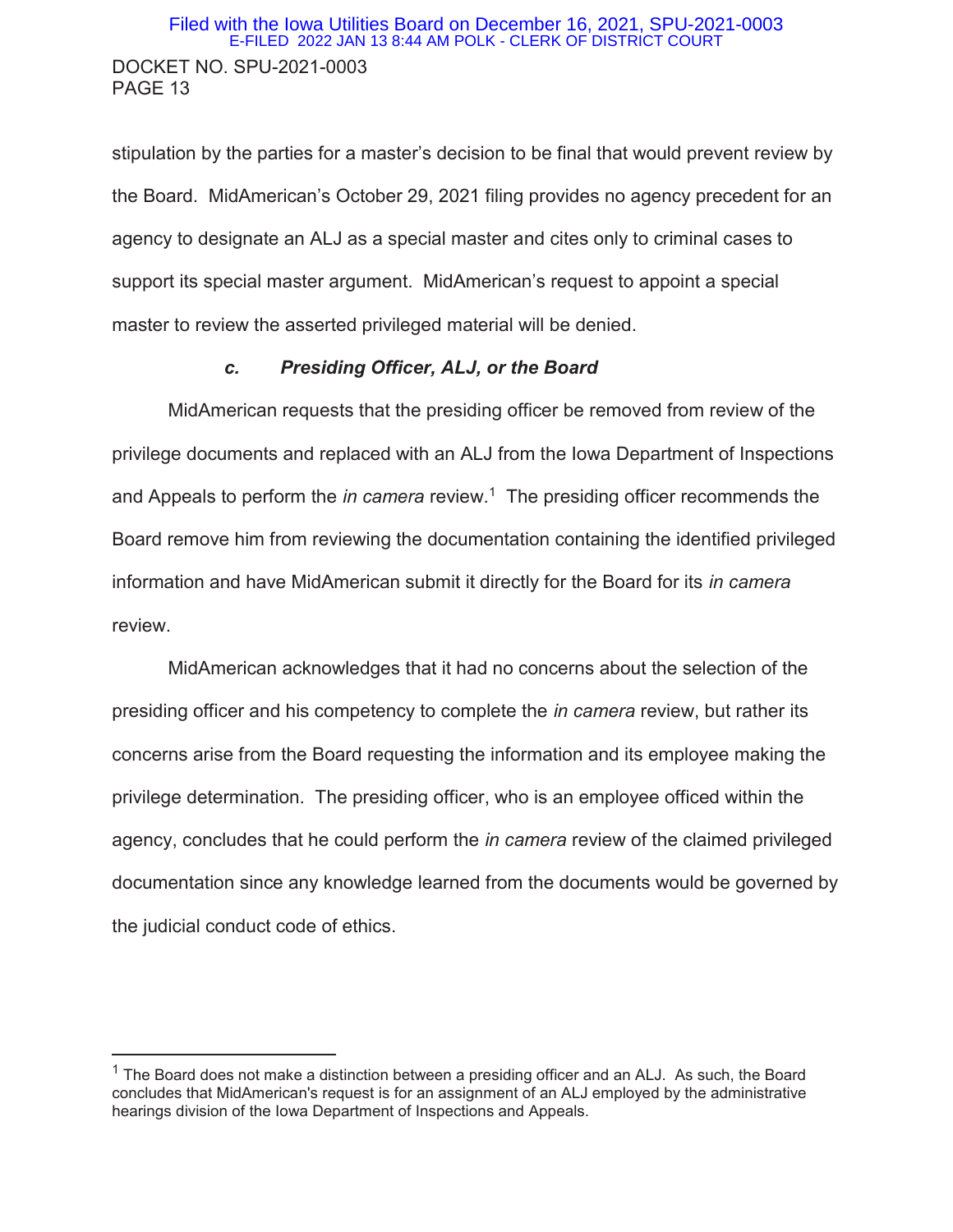#### DOCKET NO. SPU-2021-0003 PAGE 14 Filed with the Iowa Utilities Board on December 16, 2021, SPU-2021-0003 E-FILED 2022 JAN 13 8:44 AM POLK - CLERK OF DISTRICT COURT

The Board understands MidAmerican's position. In this case, the Board is the requester of the information MidAmerican claims to be privileged and is also the reviewer who will ultimately decide whether MidAmerican's privilege claim is appropriate. However, the Board declines to implement MidAmerican's identified solution, especially since MidAmerican has provided no precedent to support its arguments that an agency can waive its final review of a proposed decision by designating an outside ALJ to issue a final order (instead of a proposed order) and that an agency has the authority to appoint a master (similar to a district court's authority to appoint a master) to issue a final order without a stipulation by the parties.

The Board appropriately assigned as presiding officer an agency employee who is able to review the documents MidAmerican has claimed contain privileged information; however, in light of the presiding officer's recommendation and the fact that any appeal will ultimately come to back to the Board, regardless of whether the appeal is from the current Board's designated presiding officer or an ALJ assigned by the Iowa Department of Inspections and Appeals, the Board will require MidAmerican to provide the three Utilities Board members the purported attorney-client privileged information or attorney work product privileged information for *in camera* review. If MidAmerican believes neither a presiding officer employed by the Board nor Board members should make the privilege determination, MidAmerican's only option is to take the issue to the district court and have a judge, or a master appointed by a judge, review the documents to determine if MidAmerican's privilege claim is justified.

The Board will continue to defer its assessment on whether IBEC's intervention request will be granted and whether this is a contested case proceeding or an